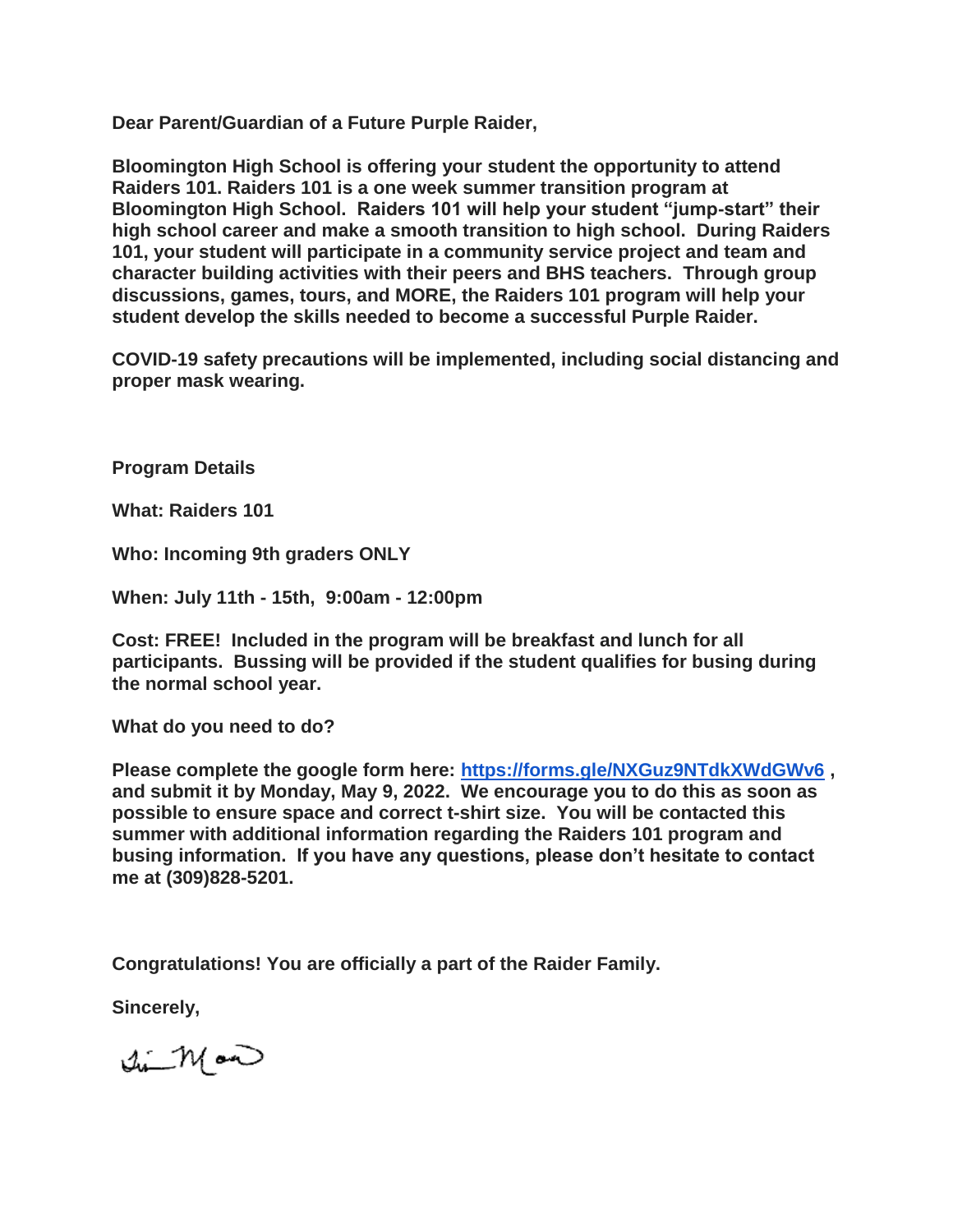**Mr. Tim Moore**

**Principal, BHS**

**Estimado padre/tutor de un futuro Purple Raider,**

**Bloomington High School le ofrece a su estudiante la oportunidad de asistir a Raiders 101. Raiders 101 es un programa de transición de verano de una semana en Bloomington High School. Raiders 101 ayudará a su estudiante a "impulsar" su carrera en la escuela superior y hacer una transición sin problemas a la escuela superior. Durante Raiders 101, su estudiante participa en un proyecto de servicio comunitario y actividades de construcción de equipo y carácter con sus compañeros y maestros de BHS. A través de discusiones grupales, juegos, recorridos y MÁS, el programa Raiders 101 ayudará a su estudiante a desarrollar las habilidades necesarias para convertirse en un Purple Raider exitoso.**

**Se implementarán las precauciones de seguridad de COVID-19, incluido el distanciamiento social y el uso adecuado de mascarilla (cubreboca).**

**Detalles del programa**

**Qué: Raider 101**

**Quién: ÚNICAMENTE alumnos de noveno grado entrantes**

**Cuándo: del 11 al 15 de julio, de 9:00 a. m. a 12:00 p. m.**

**¡Gratis! Incluido en el programa será el desayuno y el almuerzo para todos los participantes. Se proporcionará servicio de autobús si el estudiante califica para el servicio de autobús durante el año escolar normal.**

**¿Qué es lo que tiene que hacer?**

**Complete el formulario de Google aquí: <https://forms.gle/NXGuz9NTdkXWdGWv6>**

**y envíelo antes del lunes 9 de mayo de 2022. Lo alentamos a hacerlo lo antes posible para garantizar el espacio y el tamaño correcto de la camiseta. Será**